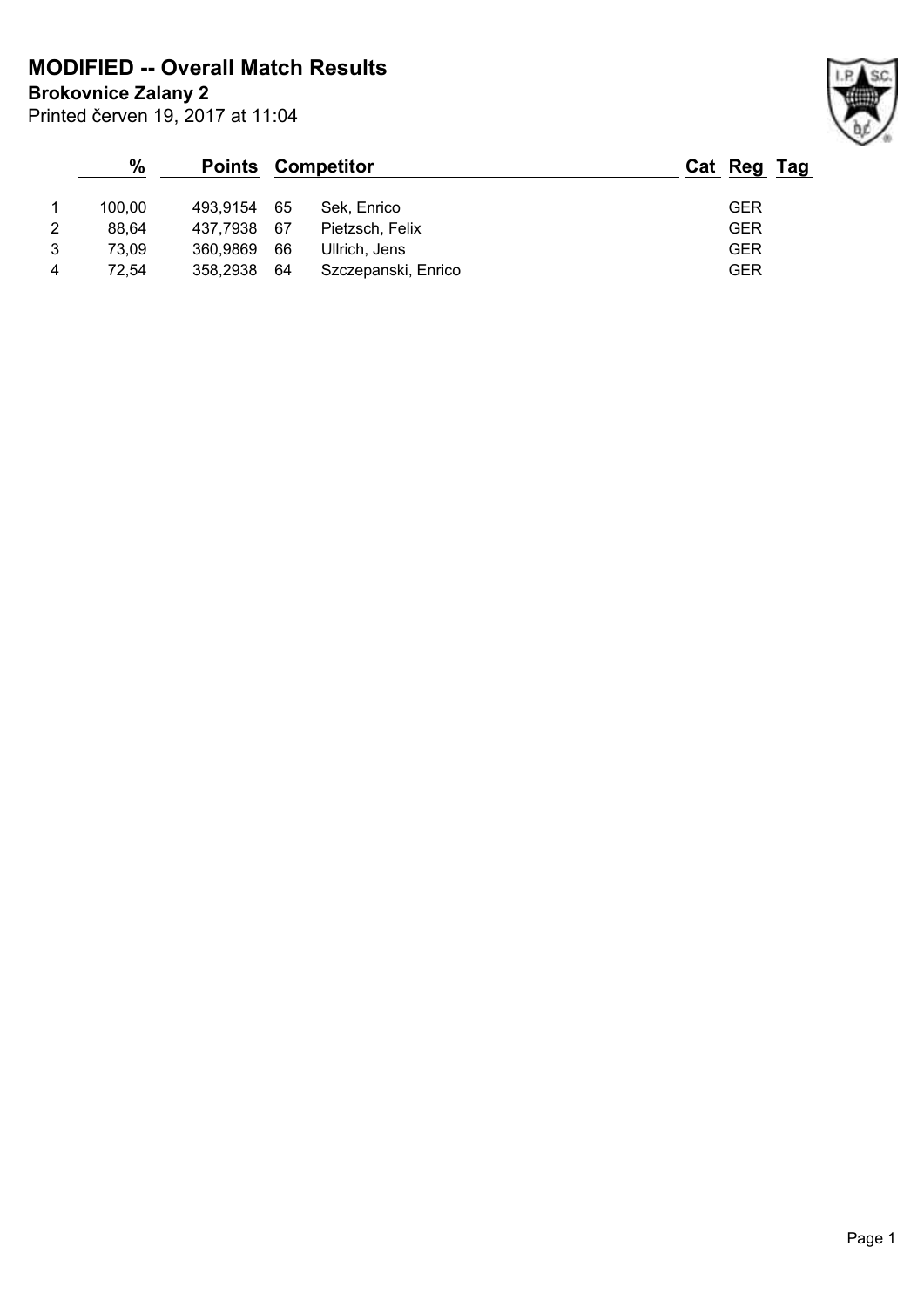**Brokovnice Zalany 2 OPEN -- Overall Match Results**

|                | $\frac{9}{6}$<br><b>Points</b> |          |     | <b>Competitor</b> |    | Cat Reg Tag |  |
|----------------|--------------------------------|----------|-----|-------------------|----|-------------|--|
| $\mathbf 1$    | 100,00                         | 471.9746 | 82  | Vinduska, Vaclav  |    | <b>CZE</b>  |  |
| 2              | 95,62                          | 451,2834 | 74  | Bindik, Franta    |    | CZE         |  |
| 3              | 82,75                          | 390,5644 | 54  | Hotra, Tomas      |    | <b>CZE</b>  |  |
| $\overline{4}$ | 82,43                          | 389,0258 | 43  | Polivka, Vladimir | SS | <b>CZE</b>  |  |
| 5              | 79.55                          | 375.4404 | -20 | Volhejn, Ladislav |    | CZE         |  |
| 6              | 51,05                          | 240,9288 | 83  | Selichar, xx      |    | <b>CZE</b>  |  |
| $\overline{7}$ | 29,65                          | 139,9211 | 49  | Kotas, Oldrich    |    | <b>CZE</b>  |  |
| 8              | 14,39                          | 67.9027  | 79  | Travnicek, xx     |    | <b>CZE</b>  |  |

Printed červen 19, 2017 at 11:04

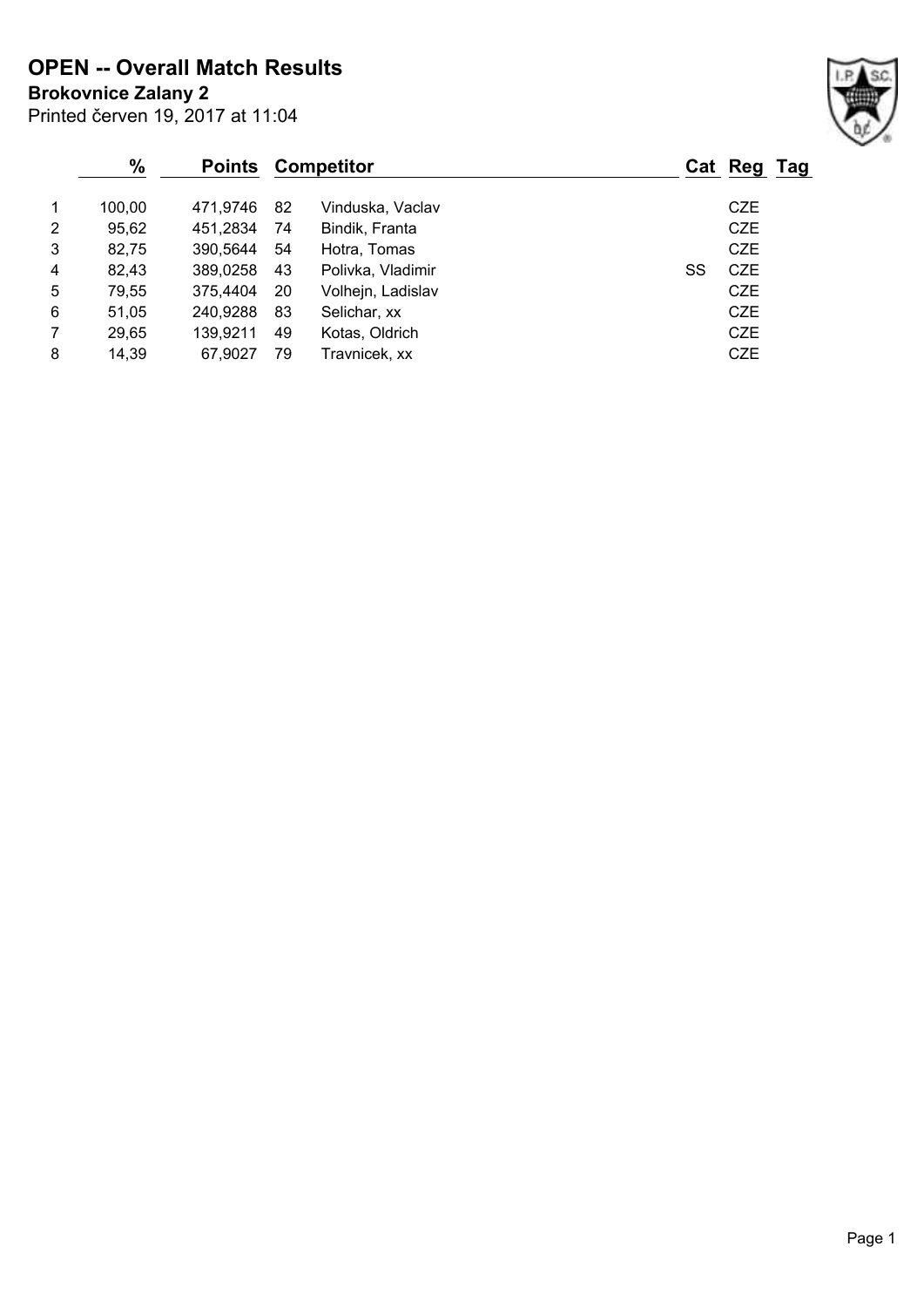**STANDARD -- Overall Match Results**

Printed červen 19, 2017 at 11:04 **Brokovnice Zalany 2**

|    | %      | <b>Points</b> |                | <b>Competitor</b> |   | Cat Reg Tag |  |
|----|--------|---------------|----------------|-------------------|---|-------------|--|
| 1  | 100,00 | 469,6152      | 48             | Glos, Stanislav   |   | <b>CZE</b>  |  |
| 2  | 96,32  | 452,3446      | 45             | Smid, Martin      |   | <b>CZE</b>  |  |
| 3  | 92,03  | 432,2040      | 50             | Paul, Petr        |   | <b>CZE</b>  |  |
| 4  | 89,22  | 419,0134      | 24             | Bures, Vitezsalav |   | <b>CZE</b>  |  |
| 5  | 81,05  | 380,6233      | 1              | Rehberger, Ivo    |   | <b>CZE</b>  |  |
| 6  | 69,97  | 328,5979      | 26             | Hruzek, Roman     | S | <b>CZE</b>  |  |
| 7  | 68,78  | 322,9980      | 57             | Zicha, Josef      |   | <b>CZE</b>  |  |
| 8  | 64,58  | 303,2882      | 19             | Strnad, Ivo       | S | <b>CZE</b>  |  |
| 9  | 61,06  | 286,7494      | 13             | Losek, Vladimir   |   | <b>CZE</b>  |  |
| 10 | 54,06  | 253,8647      | 61             | Janouch, Pavel    |   | <b>CZE</b>  |  |
| 11 | 51,09  | 239,9170      | 63             | Vondrasek, Petr   |   | <b>CZE</b>  |  |
| 12 | 45,14  | 211,9867      | 68             | Richter, Carsten  |   | <b>GER</b>  |  |
| 13 | 38,48  | 180,6976      | 44             | Ginzel, Josef     |   | <b>CZE</b>  |  |
| 14 | 22,13  | 103,9292      | $\overline{7}$ | Pospisil, Lukas   |   | <b>CZE</b>  |  |
| 15 | 16,89  | 79,3285       | 81             | Urazilova, Petra  |   | <b>CZE</b>  |  |
|    |        |               |                |                   |   |             |  |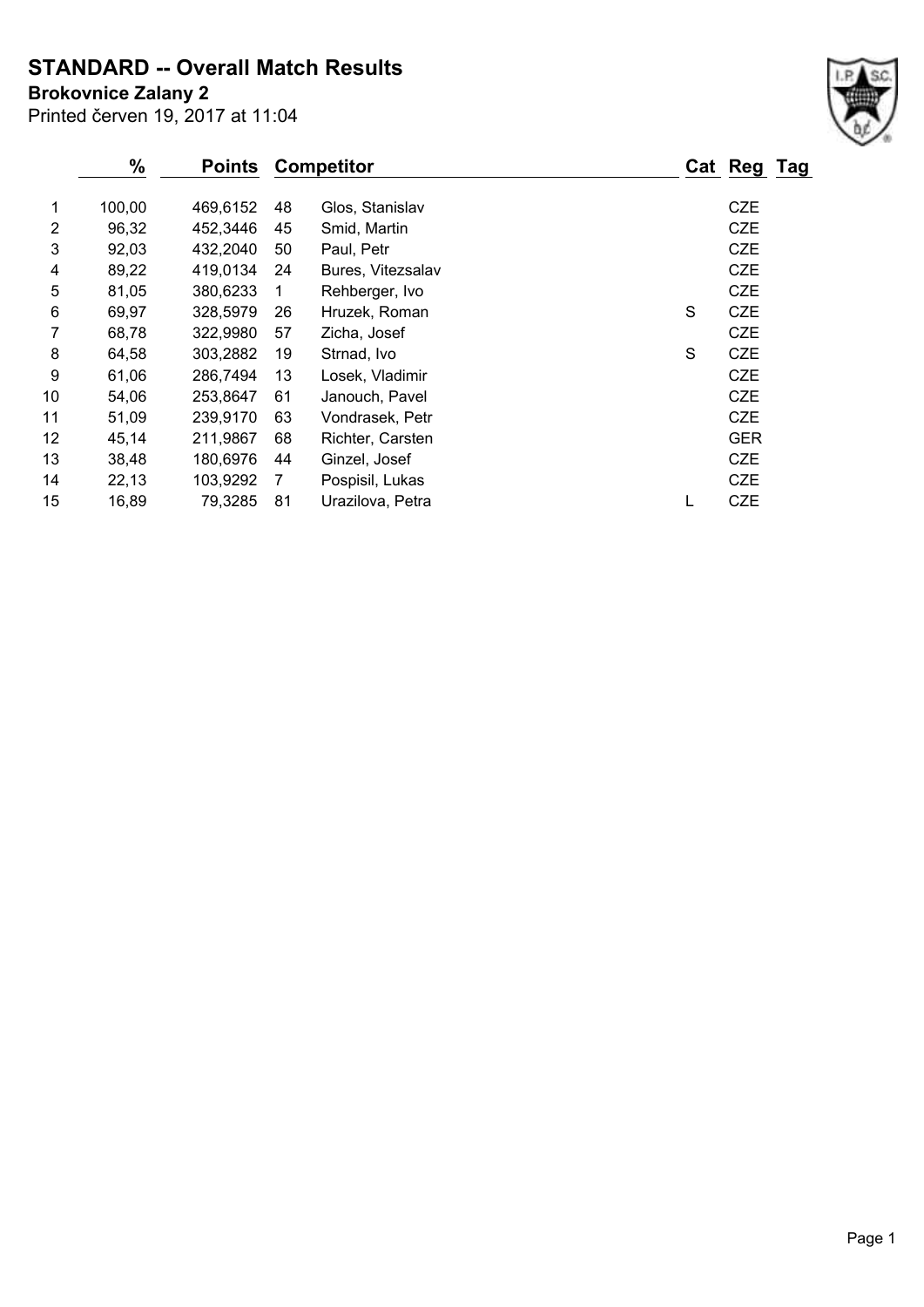## **STANDARD MANUAL -- Overall Match Results**

**Brokovnice Zalany 2**

Printed červen 19, 2017 at 11:04

|                | %      | <b>Points</b> |                | <b>Competitor</b> |             | Cat Reg Tag |  |
|----------------|--------|---------------|----------------|-------------------|-------------|-------------|--|
|                |        |               |                |                   |             |             |  |
| 1              | 100,00 | 478,8542      | 29             | Kostak, Jan       |             | <b>CZE</b>  |  |
| $\overline{2}$ | 98,82  | 473,1958      | 35             | Ladic, Tibor      | $\mathbf S$ | <b>CZE</b>  |  |
| 3              | 91,28  | 437,0834      | 40             | Safranek, Lumir   | SS          | <b>CZE</b>  |  |
| 4              | 88,19  | 422,3200      | 60             | Pilnacek, Vit     |             | <b>CZE</b>  |  |
| 5              | 82,15  | 393,3923      | 12             | Vystyd, Vaclav    |             | CZE         |  |
| 6              | 80,44  | 385,1684      | 39             | Kohout, Jaromir   |             | CZE         |  |
| 7              | 75,71  | 362,5638      | 21             | Stahl, Robert     | $\mathbf S$ | CZE         |  |
| 8              | 75,58  | 361,9018      | 36             | Votocek, Milos    | S           | CZE         |  |
| 9              | 69,84  | 334,4104      | 6              | Frydl, Vaclav     |             | <b>CZE</b>  |  |
| 10             | 69,53  | 332,9479      | 14             | Novak, Ladislav   |             | <b>CZE</b>  |  |
| 11             | 62,56  | 299,5951      | 17             | Valasik, Petr     |             | <b>CZE</b>  |  |
| 12             | 56,99  | 272,8755      | 11             | Kotek, Michal     |             | <b>CZE</b>  |  |
| 13             | 56,40  | 270,0877      | 30             | Zvara, Martin     |             | <b>CZE</b>  |  |
| 14             | 55,98  | 268,0780      | 59             | Kopriva, Petr     |             | CZE         |  |
| 15             | 46,13  | 220,8977      | $\overline{2}$ | Bernard, Petr     |             | <b>CZE</b>  |  |
| 16             | 44,50  | 213,0906      | 78             | Spicka, Jan       |             | <b>CZE</b>  |  |
| 17             | 43,73  | 209,3955      | 62             | Horky, Pavel      | $\mathbf S$ | <b>CZE</b>  |  |
| 18             | 43,36  | 207,6474      | 8              | Simicek, Jiri     |             | CZE         |  |
| 19             | 38,26  | 183,1898      | 85             | Prepletany, Jan   | SS          | CZE         |  |
| 20             | 36,71  | 175,7719      | 4              | Tucek, Jiri       |             | <b>CZE</b>  |  |
| 21             | 34,25  | 163,9949      | 31             | Rehorek, Radek    |             | <b>CZE</b>  |  |
| 22             | 33,90  | 162,3095      | 58             | Kovarik, Milan    |             | <b>CZE</b>  |  |
| 23             | 20,31  | 97,2619       | 86             | Pncochar, Jaromir | S           | <b>CZE</b>  |  |
|                |        |               |                |                   |             |             |  |